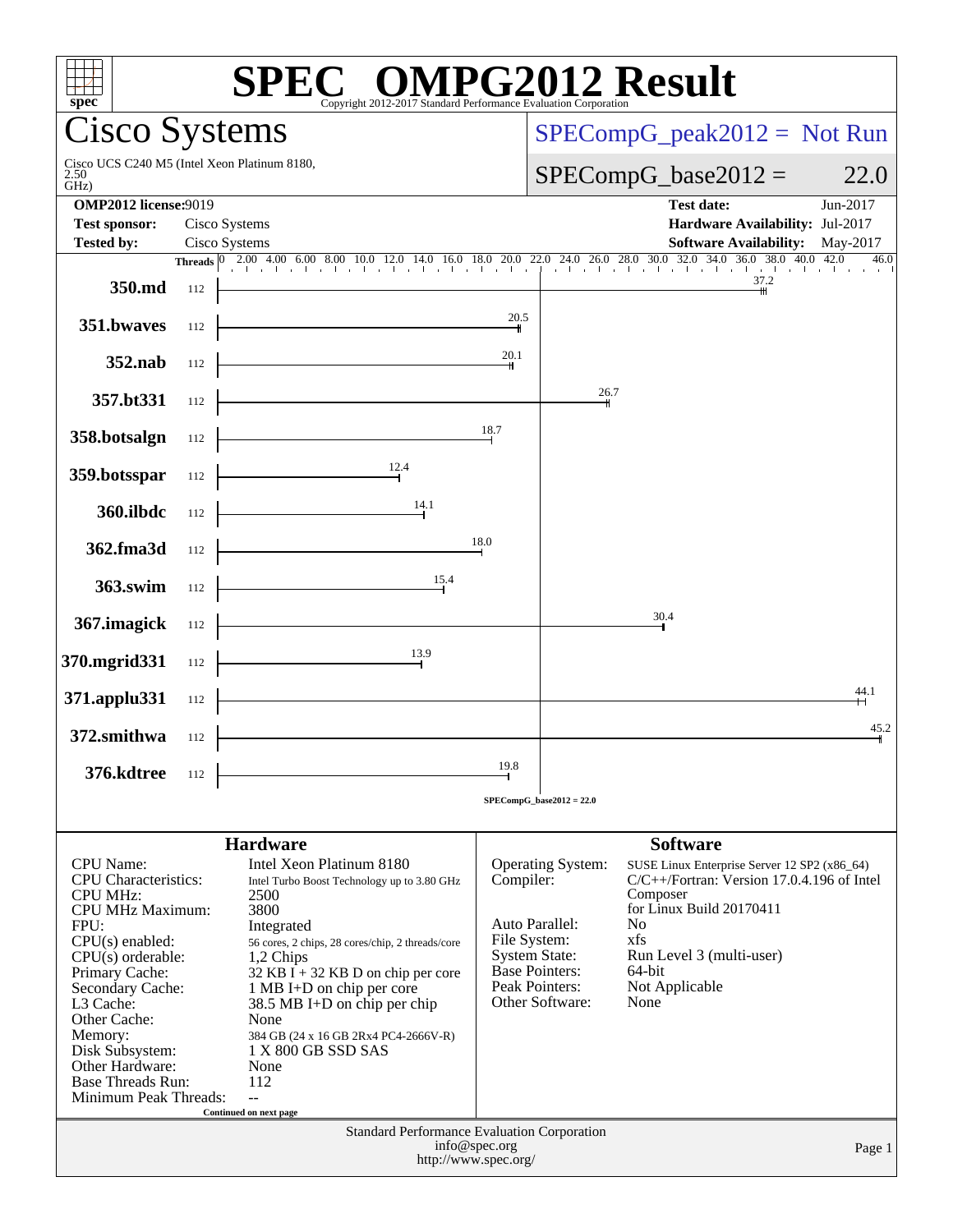# **[SPEC OMPG2012 Result](http://www.spec.org/auto/omp2012/Docs/result-fields.html#SPECOMPG2012Result)**

## **Cisco Systems**

GHz) 2.50 Cisco UCS C240 M5 (Intel Xeon Platinum 8180,

**[OMP2012 license:](http://www.spec.org/auto/omp2012/Docs/result-fields.html#OMP2012license)**9019 **[Test date:](http://www.spec.org/auto/omp2012/Docs/result-fields.html#Testdate)** Jun-2017

**[Test sponsor:](http://www.spec.org/auto/omp2012/Docs/result-fields.html#Testsponsor)** Cisco Systems **[Hardware Availability:](http://www.spec.org/auto/omp2012/Docs/result-fields.html#HardwareAvailability)** Jul-2017 **[Tested by:](http://www.spec.org/auto/omp2012/Docs/result-fields.html#Testedby)** Cisco Systems **[Software Availability:](http://www.spec.org/auto/omp2012/Docs/result-fields.html#SoftwareAvailability)** May-2017

 $SPECompG_peak2012 = Not Run$  $SPECompG_peak2012 = Not Run$ 

 $SPECompG_base2012 = 22.0$  $SPECompG_base2012 = 22.0$ 

[Maximum Peak Threads:](http://www.spec.org/auto/omp2012/Docs/result-fields.html#MaximumPeakThreads)

### **[Results Table](http://www.spec.org/auto/omp2012/Docs/result-fields.html#ResultsTable) [Benchmark](http://www.spec.org/auto/omp2012/Docs/result-fields.html#Benchmark) [Threads](http://www.spec.org/auto/omp2012/Docs/result-fields.html#Threads) [Seconds](http://www.spec.org/auto/omp2012/Docs/result-fields.html#Seconds) [Ratio](http://www.spec.org/auto/omp2012/Docs/result-fields.html#Ratio) [Seconds](http://www.spec.org/auto/omp2012/Docs/result-fields.html#Seconds) [Ratio](http://www.spec.org/auto/omp2012/Docs/result-fields.html#Ratio) [Seconds](http://www.spec.org/auto/omp2012/Docs/result-fields.html#Seconds) [Ratio](http://www.spec.org/auto/omp2012/Docs/result-fields.html#Ratio) Base [Threads](http://www.spec.org/auto/omp2012/Docs/result-fields.html#Threads) [Seconds](http://www.spec.org/auto/omp2012/Docs/result-fields.html#Seconds) [Ratio](http://www.spec.org/auto/omp2012/Docs/result-fields.html#Ratio) [Seconds](http://www.spec.org/auto/omp2012/Docs/result-fields.html#Seconds) [Ratio](http://www.spec.org/auto/omp2012/Docs/result-fields.html#Ratio) [Seconds](http://www.spec.org/auto/omp2012/Docs/result-fields.html#Seconds) [Ratio](http://www.spec.org/auto/omp2012/Docs/result-fields.html#Ratio) Peak** [350.md](http://www.spec.org/auto/omp2012/Docs/350.md.html) 112 124 37.4 125 37.0 **[124](http://www.spec.org/auto/omp2012/Docs/result-fields.html#Median) [37.2](http://www.spec.org/auto/omp2012/Docs/result-fields.html#Median)** [351.bwaves](http://www.spec.org/auto/omp2012/Docs/351.bwaves.html) 112 221 20.5 **[221](http://www.spec.org/auto/omp2012/Docs/result-fields.html#Median) [20.5](http://www.spec.org/auto/omp2012/Docs/result-fields.html#Median)** 220 20.6 [352.nab](http://www.spec.org/auto/omp2012/Docs/352.nab.html) 112 193 20.1 196 19.9 **[194](http://www.spec.org/auto/omp2012/Docs/result-fields.html#Median) [20.1](http://www.spec.org/auto/omp2012/Docs/result-fields.html#Median)** [357.bt331](http://www.spec.org/auto/omp2012/Docs/357.bt331.html) 112 178 26.7 179 26.5 **[178](http://www.spec.org/auto/omp2012/Docs/result-fields.html#Median) [26.7](http://www.spec.org/auto/omp2012/Docs/result-fields.html#Median)** [358.botsalgn](http://www.spec.org/auto/omp2012/Docs/358.botsalgn.html) 112 **[233](http://www.spec.org/auto/omp2012/Docs/result-fields.html#Median) [18.7](http://www.spec.org/auto/omp2012/Docs/result-fields.html#Median)** 233 18.7 233 18.7 [359.botsspar](http://www.spec.org/auto/omp2012/Docs/359.botsspar.html) 112 **[425](http://www.spec.org/auto/omp2012/Docs/result-fields.html#Median) [12.4](http://www.spec.org/auto/omp2012/Docs/result-fields.html#Median)** 424 12.4 426 12.3 [360.ilbdc](http://www.spec.org/auto/omp2012/Docs/360.ilbdc.html) 112 253 14.1 254 14.0 **[253](http://www.spec.org/auto/omp2012/Docs/result-fields.html#Median) [14.1](http://www.spec.org/auto/omp2012/Docs/result-fields.html#Median)** [362.fma3d](http://www.spec.org/auto/omp2012/Docs/362.fma3d.html) 112 211 18.0 211 18.0 **[211](http://www.spec.org/auto/omp2012/Docs/result-fields.html#Median) [18.0](http://www.spec.org/auto/omp2012/Docs/result-fields.html#Median)** [363.swim](http://www.spec.org/auto/omp2012/Docs/363.swim.html) 112 **[294](http://www.spec.org/auto/omp2012/Docs/result-fields.html#Median) [15.4](http://www.spec.org/auto/omp2012/Docs/result-fields.html#Median)** 295 15.4 294 15.4 [367.imagick](http://www.spec.org/auto/omp2012/Docs/367.imagick.html) 112 231 30.4 232 30.3 **[231](http://www.spec.org/auto/omp2012/Docs/result-fields.html#Median) [30.4](http://www.spec.org/auto/omp2012/Docs/result-fields.html#Median)** [370.mgrid331](http://www.spec.org/auto/omp2012/Docs/370.mgrid331.html) 112 **[319](http://www.spec.org/auto/omp2012/Docs/result-fields.html#Median) [13.9](http://www.spec.org/auto/omp2012/Docs/result-fields.html#Median)** 318 13.9 319 13.9 [371.applu331](http://www.spec.org/auto/omp2012/Docs/371.applu331.html) 112 139 43.7 137 44.1 **[137](http://www.spec.org/auto/omp2012/Docs/result-fields.html#Median) [44.1](http://www.spec.org/auto/omp2012/Docs/result-fields.html#Median)** [372.smithwa](http://www.spec.org/auto/omp2012/Docs/372.smithwa.html) 112 119 45.1 **[119](http://www.spec.org/auto/omp2012/Docs/result-fields.html#Median) [45.2](http://www.spec.org/auto/omp2012/Docs/result-fields.html#Median)** 119 45.2 [376.kdtree](http://www.spec.org/auto/omp2012/Docs/376.kdtree.html) 112 227 19.8 **[227](http://www.spec.org/auto/omp2012/Docs/result-fields.html#Median) [19.8](http://www.spec.org/auto/omp2012/Docs/result-fields.html#Median)** 227 19.8 Results appear in the [order in which they were run.](http://www.spec.org/auto/omp2012/Docs/result-fields.html#RunOrder) Bold underlined text [indicates a median measurement.](http://www.spec.org/auto/omp2012/Docs/result-fields.html#Median) **[Platform Notes](http://www.spec.org/auto/omp2012/Docs/result-fields.html#PlatformNotes)** Sysinfo program /opt/omp2012/Docs/sysinfo \$Rev: 395 \$ \$Date:: 2012-07-25 #\$ 8f8c0fe9e19c658963a1e67685e50647 running on linux-0s5q Mon Jun 19 11:21:18 2017 This section contains SUT (System Under Test) info as seen by some common utilities. To remove or add to this section, see: <http://www.spec.org/omp2012/Docs/config.html#sysinfo> From /proc/cpuinfo model name : Intel(R) Xeon(R) Platinum 8180 CPU @ 2.50GHz 2 "physical id"s (chips) 112 "processors" cores, siblings (Caution: counting these is hw and system dependent. The following excerpts from /proc/cpuinfo might not be reliable. Use with caution.) cpu cores : 28 siblings : 56 physical 0: cores 0 1 2 3 4 5 6 8 9 10 11 12 13 14 16 17 18 19 20 21 22 24 25 26 27 28 29 30 physical 1: cores 0 1 2 3 4 5 6 8 9 10 11 12 13 14 16 17 18 19 20 21 22 24 25 26 27 28 29 30 cache size : 39424 KB Continued on next page

Standard Performance Evaluation Corporation [info@spec.org](mailto:info@spec.org) <http://www.spec.org/>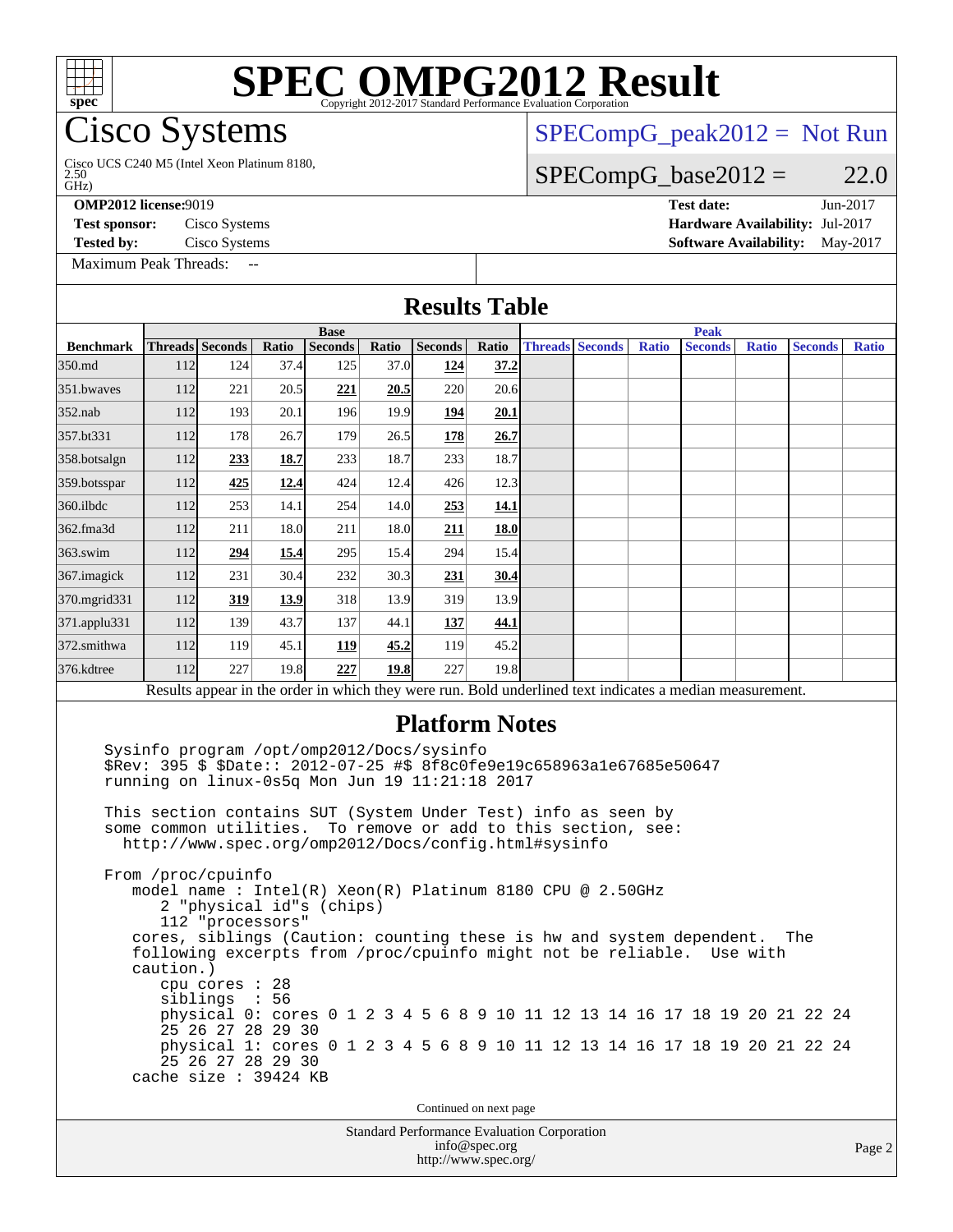

## **[SPEC OMPG2012 Result](http://www.spec.org/auto/omp2012/Docs/result-fields.html#SPECOMPG2012Result)**

Cisco Systems

GHz) 2.50 Cisco UCS C240 M5 (Intel Xeon Platinum 8180,  $SPECompG_peak2012 = Not Run$  $SPECompG_peak2012 = Not Run$ 

 $SPECompG_base2012 = 22.0$  $SPECompG_base2012 = 22.0$ 

**[Test sponsor:](http://www.spec.org/auto/omp2012/Docs/result-fields.html#Testsponsor)** Cisco Systems **[Hardware Availability:](http://www.spec.org/auto/omp2012/Docs/result-fields.html#HardwareAvailability)** Jul-2017

**[OMP2012 license:](http://www.spec.org/auto/omp2012/Docs/result-fields.html#OMP2012license)**9019 **[Test date:](http://www.spec.org/auto/omp2012/Docs/result-fields.html#Testdate)** Jun-2017 **[Tested by:](http://www.spec.org/auto/omp2012/Docs/result-fields.html#Testedby)** Cisco Systems **[Software Availability:](http://www.spec.org/auto/omp2012/Docs/result-fields.html#SoftwareAvailability)** May-2017

## **[Platform Notes \(Continued\)](http://www.spec.org/auto/omp2012/Docs/result-fields.html#PlatformNotes)**

From /proc/meminfo<br>MemTotal: 394863296 kB HugePages\_Total: 0<br>Hugepagesize: 2048 kB Hugepagesize: From /etc/\*release\* /etc/\*version\* SuSE-release: SUSE Linux Enterprise Server 12 (x86\_64) VERSION = 12 PATCHLEVEL = 2 # This file is deprecated and will be removed in a future service pack or release. # Please check /etc/os-release for details about this release. os-release: NAME="SLES" VERSION="12-SP2" VERSION\_ID="12.2" PRETTY\_NAME="SUSE Linux Enterprise Server 12 SP2" ID="sles" ANSI\_COLOR="0;32" CPE\_NAME="cpe:/o:suse:sles:12:sp2" uname -a: Linux linux-0s5q 4.4.21-69-default #1 SMP Tue Oct 25 10:58:20 UTC 2016 (9464f67) x86\_64 x86\_64 x86\_64 GNU/Linux run-level 3 Jun 19 11:20 SPEC is set to: /opt/omp2012 Filesystem Type Size Used Avail Use% Mounted on /dev/sdb2 xfs 700G 29G 672G 5% / Additional information from dmidecode: BIOS Cisco Systems, Inc. C240M5.3.1.0.275.0519172339 05/19/2017 Memory: 24x 16 GB 24x 0xCE00 M393A2G40EB2-CTD 16 GB 2666 MHz 2 rank (End of data from sysinfo program)

## **[General Notes](http://www.spec.org/auto/omp2012/Docs/result-fields.html#GeneralNotes)**

 ======================================================================== BIOS settings notes: Transparent Huge Pages enabled with: echo always > /sys/kernel/mm/transparent\_hugepage/enabled BIOS settings notes: Intel Turbo Boost Technology (Turbo) : Enabled CPU performance set to Enterprise Power Performance Tuning set to OS SNC set to Disabled Continued on next page

> Standard Performance Evaluation Corporation [info@spec.org](mailto:info@spec.org) <http://www.spec.org/>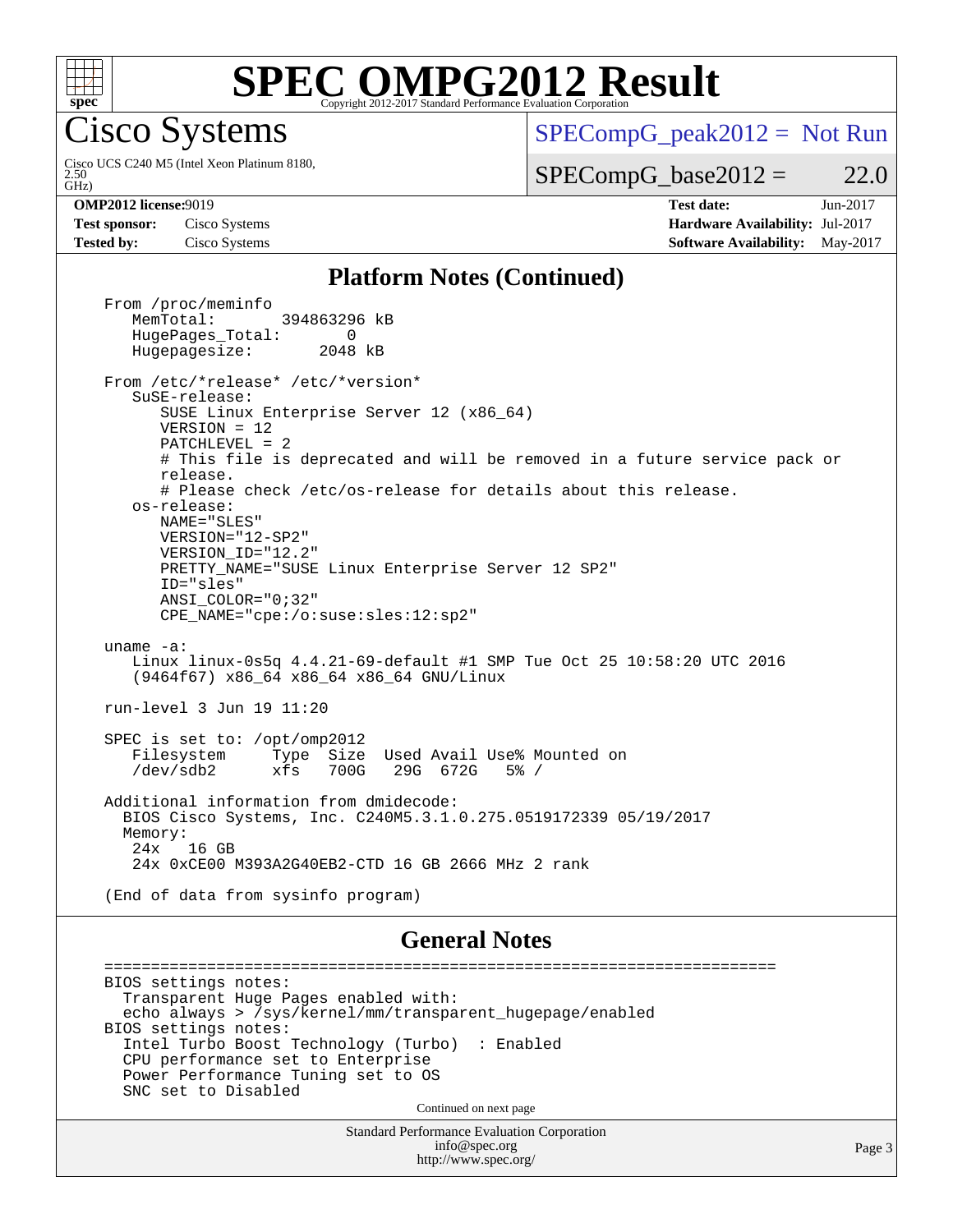

## **[SPEC OMPG2012 Result](http://www.spec.org/auto/omp2012/Docs/result-fields.html#SPECOMPG2012Result)**

Cisco Systems

 $\tilde{GHZ}$ 2.50 Cisco UCS C240 M5 (Intel Xeon Platinum 8180,  $SPECompG_peak2012 = Not Run$  $SPECompG_peak2012 = Not Run$ 

 $SPECompG_base2012 = 22.0$  $SPECompG_base2012 = 22.0$ 

**[Test sponsor:](http://www.spec.org/auto/omp2012/Docs/result-fields.html#Testsponsor)** Cisco Systems **[Hardware Availability:](http://www.spec.org/auto/omp2012/Docs/result-fields.html#HardwareAvailability)** Jul-2017

**[OMP2012 license:](http://www.spec.org/auto/omp2012/Docs/result-fields.html#OMP2012license)**9019 **[Test date:](http://www.spec.org/auto/omp2012/Docs/result-fields.html#Testdate)** Jun-2017 **[Tested by:](http://www.spec.org/auto/omp2012/Docs/result-fields.html#Testedby)** Cisco Systems **[Software Availability:](http://www.spec.org/auto/omp2012/Docs/result-fields.html#SoftwareAvailability)** May-2017

## **[General Notes \(Continued\)](http://www.spec.org/auto/omp2012/Docs/result-fields.html#GeneralNotes)**

 IMC Interleaving set to Auto General OMP Library Settings ENV\_KMP\_LIBRARY=turnaround ENV\_OMP\_SCHEDULE=static ENV\_KMP\_BLOCKTIME=200 ENV\_KMP\_STACKSIZE=8192M ENV\_OMP\_DYNAMIC=FALSE ENV\_OMP\_NESTED=FALSE

### ======================================================================== General base OMP Library Settings ENV\_KMP\_AFFINITY=compact,1

========================================================================

## **[Base Compiler Invocation](http://www.spec.org/auto/omp2012/Docs/result-fields.html#BaseCompilerInvocation)**

[C benchmarks](http://www.spec.org/auto/omp2012/Docs/result-fields.html#Cbenchmarks): [icc](http://www.spec.org/omp2012/results/res2017q3/omp2012-20170621-00102.flags.html#user_CCbase_intel_icc_a87c68a857bc5ec5362391a49d3a37a6)

[C++ benchmarks:](http://www.spec.org/auto/omp2012/Docs/result-fields.html#CXXbenchmarks) [icpc](http://www.spec.org/omp2012/results/res2017q3/omp2012-20170621-00102.flags.html#user_CXXbase_intel_icpc_2d899f8d163502b12eb4a60069f80c1c)

[Fortran benchmarks](http://www.spec.org/auto/omp2012/Docs/result-fields.html#Fortranbenchmarks): [ifort](http://www.spec.org/omp2012/results/res2017q3/omp2012-20170621-00102.flags.html#user_FCbase_intel_ifort_8a5e5e06b19a251bdeaf8fdab5d62f20)

## **[Base Portability Flags](http://www.spec.org/auto/omp2012/Docs/result-fields.html#BasePortabilityFlags)**

 350.md: [-FR](http://www.spec.org/omp2012/results/res2017q3/omp2012-20170621-00102.flags.html#user_baseFPORTABILITY350_md_f-FR) 357.bt331: [-mcmodel=medium](http://www.spec.org/omp2012/results/res2017q3/omp2012-20170621-00102.flags.html#user_basePORTABILITY357_bt331_f-mcmodel_3a41622424bdd074c4f0f2d2f224c7e5) 363.swim: [-mcmodel=medium](http://www.spec.org/omp2012/results/res2017q3/omp2012-20170621-00102.flags.html#user_basePORTABILITY363_swim_f-mcmodel_3a41622424bdd074c4f0f2d2f224c7e5) 367.imagick: [-std=c99](http://www.spec.org/omp2012/results/res2017q3/omp2012-20170621-00102.flags.html#user_baseCPORTABILITY367_imagick_f-std_2ec6533b6e06f1c4a6c9b78d9e9cde24)

## **[Base Optimization Flags](http://www.spec.org/auto/omp2012/Docs/result-fields.html#BaseOptimizationFlags)**

[C benchmarks](http://www.spec.org/auto/omp2012/Docs/result-fields.html#Cbenchmarks): [-O3](http://www.spec.org/omp2012/results/res2017q3/omp2012-20170621-00102.flags.html#user_CCbase_f-O3) [-openmp](http://www.spec.org/omp2012/results/res2017q3/omp2012-20170621-00102.flags.html#user_CCbase_f-openmp) [-ipo](http://www.spec.org/omp2012/results/res2017q3/omp2012-20170621-00102.flags.html#user_CCbase_f-ipo_84062ab53814f613187d02344b8f49a7) [-xCORE-AVX2](http://www.spec.org/omp2012/results/res2017q3/omp2012-20170621-00102.flags.html#user_CCbase_f-xCORE-AVX2) [-ansi-alias](http://www.spec.org/omp2012/results/res2017q3/omp2012-20170621-00102.flags.html#user_CCbase_f-ansi-alias) [C++ benchmarks:](http://www.spec.org/auto/omp2012/Docs/result-fields.html#CXXbenchmarks) [-O3](http://www.spec.org/omp2012/results/res2017q3/omp2012-20170621-00102.flags.html#user_CXXbase_f-O3) [-openmp](http://www.spec.org/omp2012/results/res2017q3/omp2012-20170621-00102.flags.html#user_CXXbase_f-openmp) [-ipo](http://www.spec.org/omp2012/results/res2017q3/omp2012-20170621-00102.flags.html#user_CXXbase_f-ipo_84062ab53814f613187d02344b8f49a7) [-xCORE-AVX2](http://www.spec.org/omp2012/results/res2017q3/omp2012-20170621-00102.flags.html#user_CXXbase_f-xCORE-AVX2) [-ansi-alias](http://www.spec.org/omp2012/results/res2017q3/omp2012-20170621-00102.flags.html#user_CXXbase_f-ansi-alias) [Fortran benchmarks](http://www.spec.org/auto/omp2012/Docs/result-fields.html#Fortranbenchmarks): [-O3](http://www.spec.org/omp2012/results/res2017q3/omp2012-20170621-00102.flags.html#user_FCbase_f-O3) [-openmp](http://www.spec.org/omp2012/results/res2017q3/omp2012-20170621-00102.flags.html#user_FCbase_f-openmp) [-ipo](http://www.spec.org/omp2012/results/res2017q3/omp2012-20170621-00102.flags.html#user_FCbase_f-ipo_84062ab53814f613187d02344b8f49a7) [-xCORE-AVX2](http://www.spec.org/omp2012/results/res2017q3/omp2012-20170621-00102.flags.html#user_FCbase_f-xCORE-AVX2) [-align array64byte](http://www.spec.org/omp2012/results/res2017q3/omp2012-20170621-00102.flags.html#user_FCbase_f-align_c9377f996e966d652baaf753401d4725)

> Standard Performance Evaluation Corporation [info@spec.org](mailto:info@spec.org) <http://www.spec.org/>